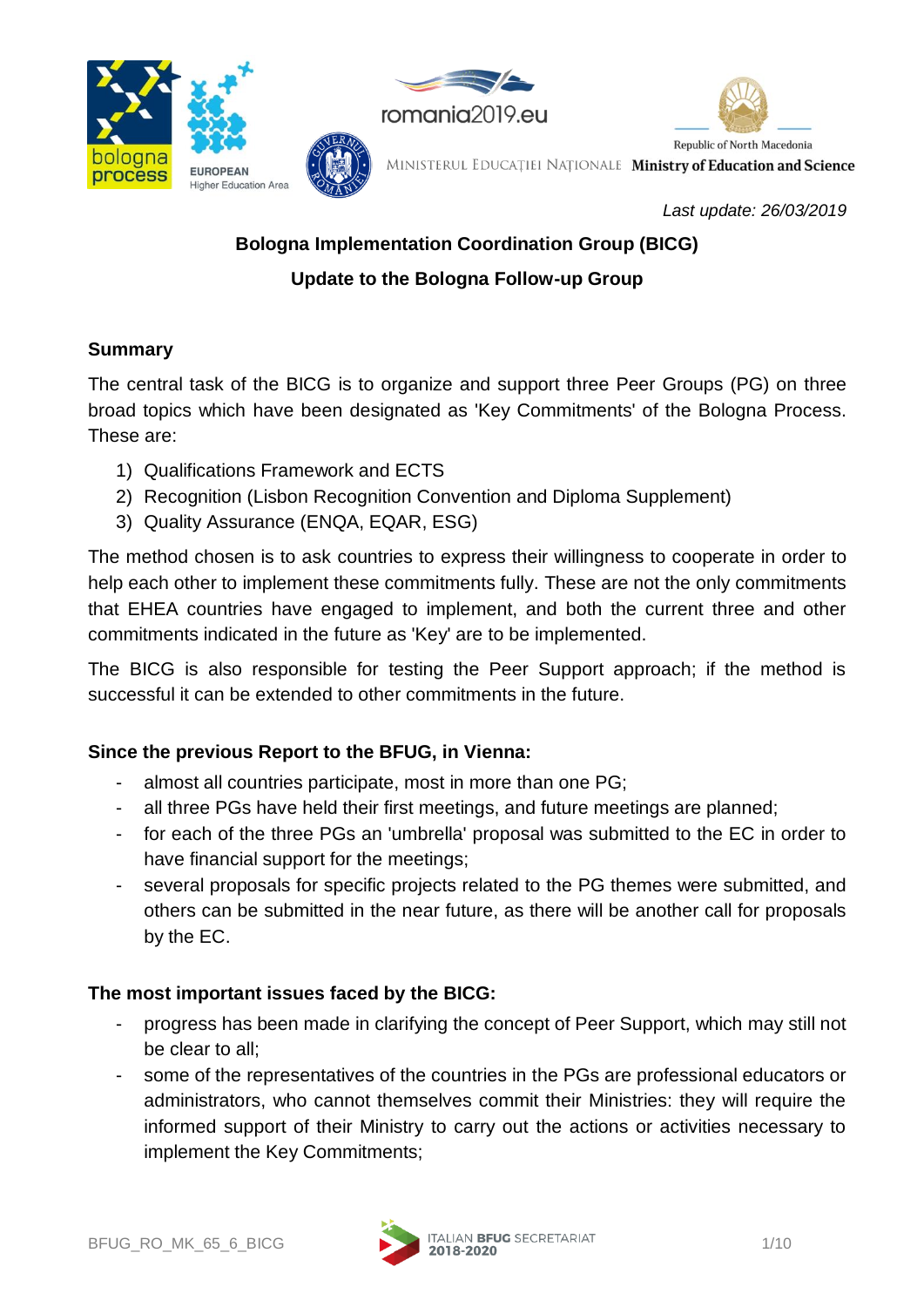- countries are now ready to match up to create sub-groups to work on the specific themes where they can benefit each other;
- we must ensure that, even when a peer support group focuses on quite specific themes, the importance of implementing the overall commitments is not forgotten.

# **The BICG asks the BFUG for support:**

- The representatives of the Ministries of the countries should be in close touch with the activities of the PGs, be informed about them, and support them at the Ministry level;
- BFUG members are asked actively to assist in preparing normative changes where needed to ensure implementation of the Key Commitments, and to facilitate dissemination and involvement of stakeholders in their country.
- The BICG suggests that the present and future Commitments be part of broad discussion in Helsinki about the reasons behind the EHEA vision and how it may evolve in the next decade.

# **For further details please refer to Annex**

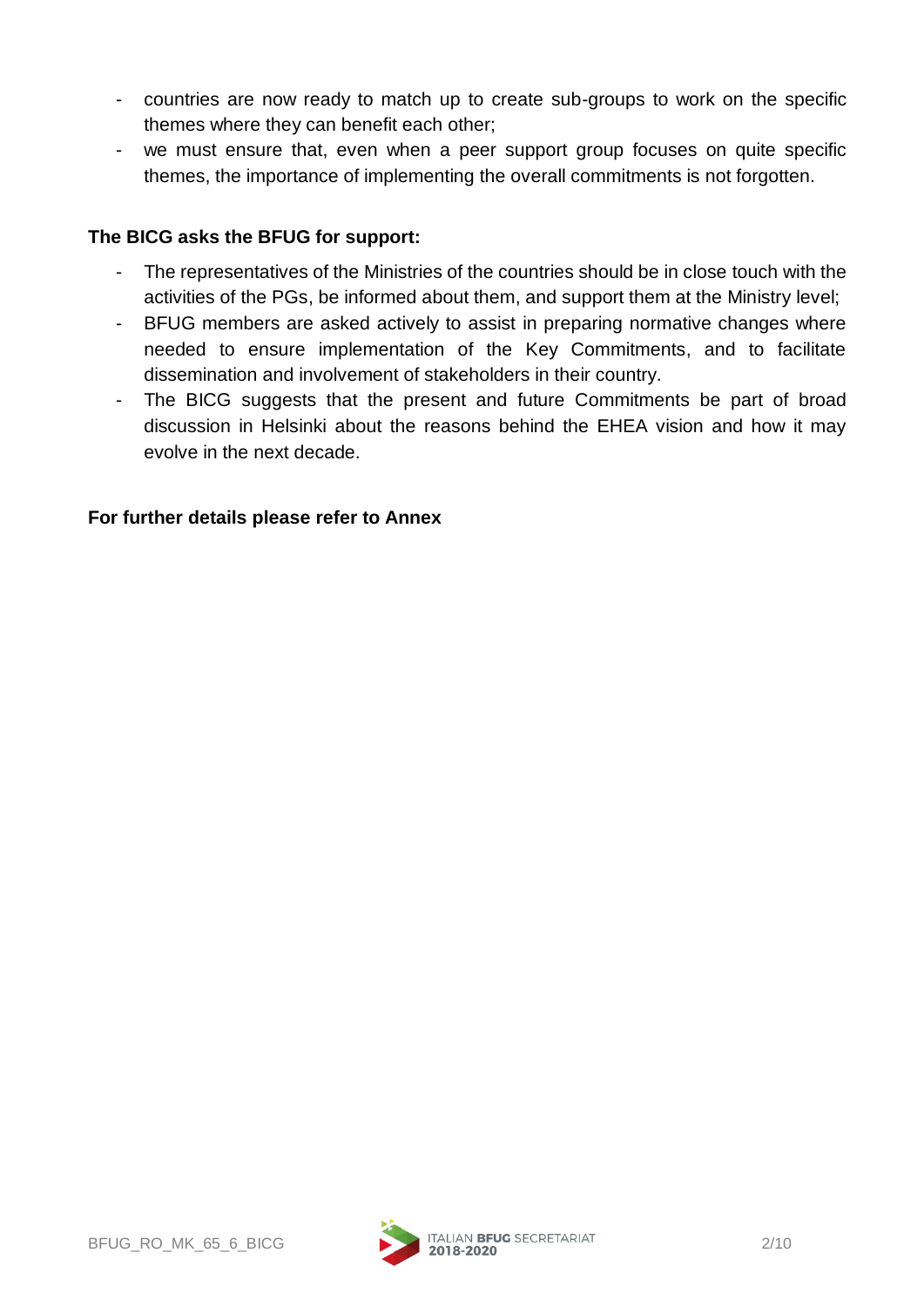#### **Annex to the summary of BICG activities:**

#### **Meetings of the BICG**

The BICG has had three meetings after the Vienna BFUG meeting (Sept 2018):

- Third meeting, September 2018, Vienna,
- Fourth meeting, October 2018, Brussels
- Fifth meeting, February 2019, Vienna

The third and the fourth meeting were held jointly with all the Peer Groups' Co-chairs so to allow a good exchange of ideas and working methods, but as of the fifth BICG meeting, the Peer Groups are being represented by one of the co-chairs at the BICG meetings. Thematic framework for the work of the Peer Groups has been confirmed and a standard Action Plan template for all the Peer Groups has been developed.

#### **Thematic framework for the work of the Peer Groups:**

Peer group A – Key Commitment 1 thematic orientations

- self-certification of the NQFs to the overarching QF EHEA,
- complete implementation of the ECTS User's Guide,
- short-cycle higher education,
- multiple purposes and use of the qualifications frameworks by the stakeholders,
- study programmes outside of the Bologna three-cycle structure,
- relationship between the qualifications frameworks and quality assurance.

Peer group B – Key Commitment 2 thematic orientations

- establishing the legal framework to allow the implementation of the LRC,
- establishing the distribution of work and responsibilities among the competent institutions that have the right knowledge and capacity to carry out recognition procedures,
- achieving automatic recognition.
- recognition of alternative pathways.
- qualifications held by refugees,
- optimising the potential of digital technology for the recognition agenda and the DS.

#### Peer group C – Key Commitment 3 thematic orientations

- legislative framework in line with the ESG (introducing changes),
- ensuring effectiveness of internal QA arrangements, including the use of QA results in the decision making process and quality culture as well as links to learning and teaching,
- the role and engagement of stakeholders in internal and external QA (students, teachers, employers),
- Cross-border QA and European Approach to accreditation of joint programmes.

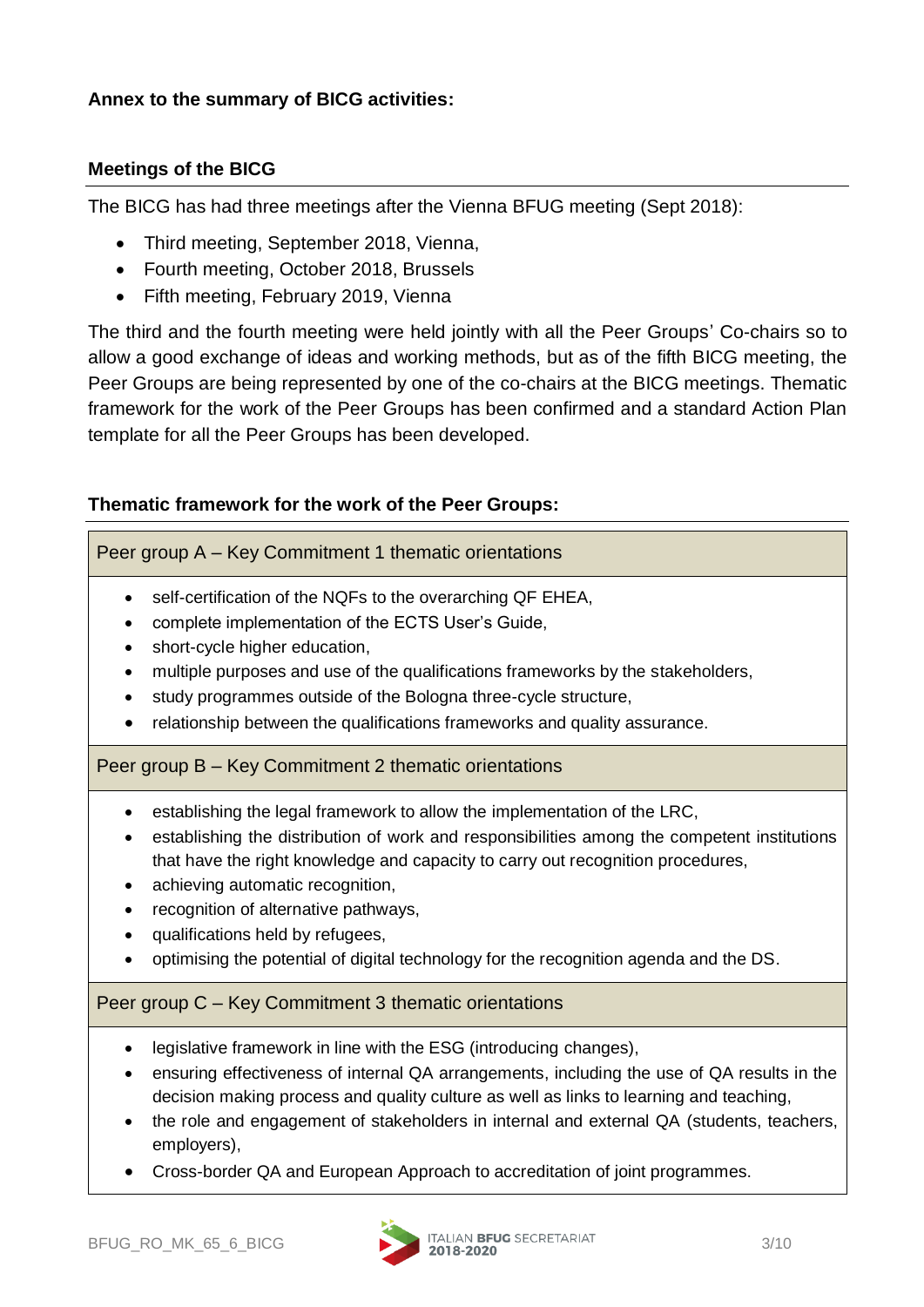#### **Action plans of PGs:**

#### **Elements of the standard template for the action plans of the peer groups**

**Introduction and background information:** *the context for setting the Peer Group, the scope of work, aims and objectives of the work of the Peer Group.*

**Thematic orientations:** *sub-themes that the Peer Group would be covering in the frame of this Action Plan and the basis for such a thematic design (e.g. BICG survey results, networking sessions, discussions of the Peer Group at its first meeting, …)*

**General information on the Peer Group:** *co-chairs, Participating countries and institutions, Umbrella project, other supporting projects*

**Peer Groups Activities and Outcomes:** *e.g. surveys, self-assessment, peer assessment, analysis, workshops, conferences, list of participating countries and institutions, Explanation of the contribution of the activity to the implementation of the key commitment in one or several countries, if applicable, the projects supporting the activity and envisaged time frame for the implementation of the activity.*

**Specific country input**: *concrete actions to undertake to achieve the set engagements (e.g. surveys, self-assessment, peer assessment, analysis, workshops, conference), partners from the Peer Group, partners from the own country, outcomes, contribution of the activity to the implementation of the key commitment, timeline, supporting projects.*

#### **Action plans: state of play**

The collection of the ideas and proposals by the members of the PGs to the PGs' action plans was lengthy but it resulted with a long list of interesting ideas and good proposals. However, since not all the countries provided their country inputs, the PG action plans have not been finalised. Moreover, after collection of the first inputs, it has been decided that additional discussions are needed in order to finalise the PG action plans. Finally, the results of the Call for Proposals have not been published so the finalisation of the PGs' action plans has not been possible due to the fact that many of the activities depend on the projects being cofinanced.



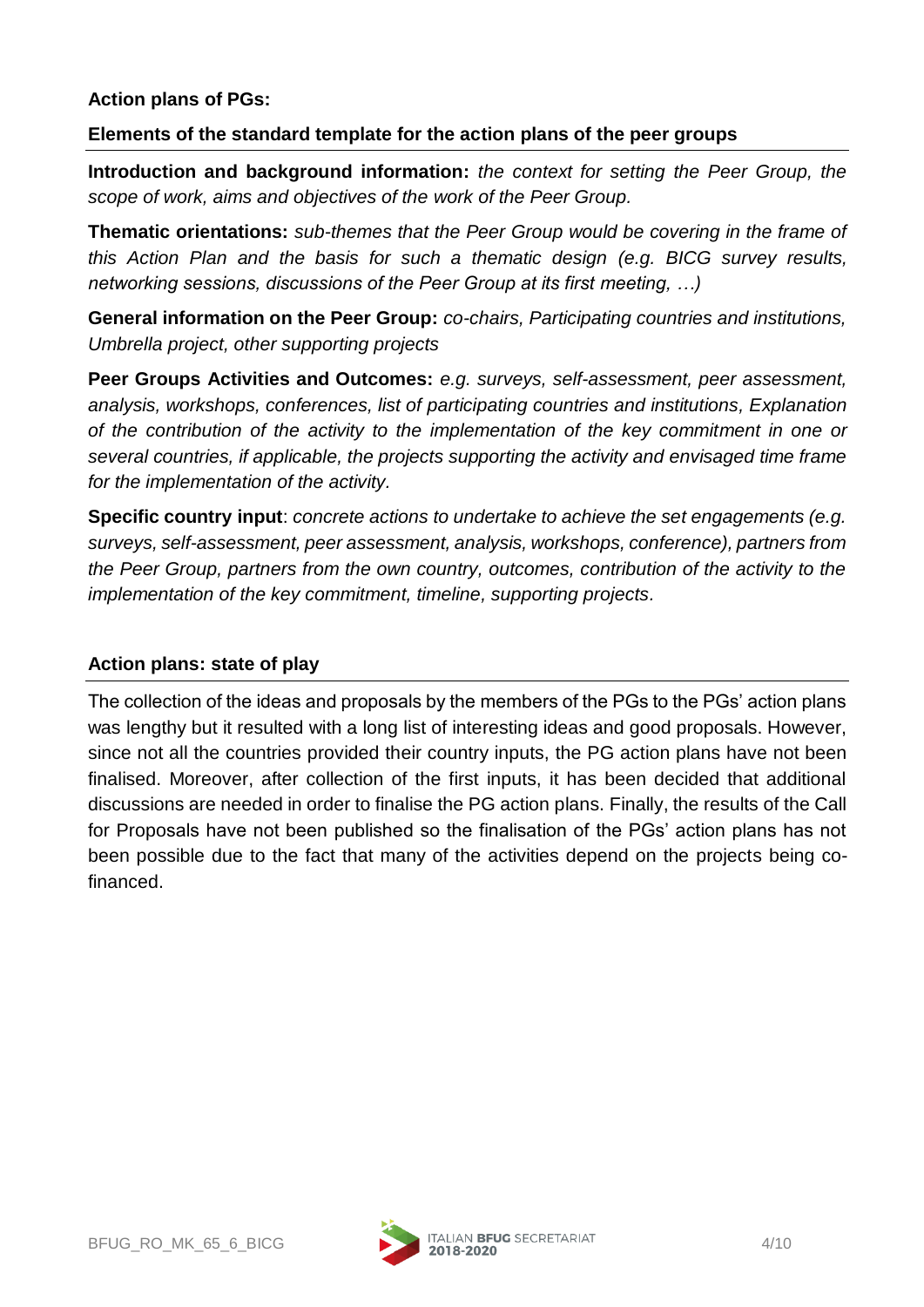# **Participation of the countries in the Peer Groups**

| <b>Countries/organisations in</b><br><b>Peer Groups</b> | Peer Group on QF,<br>ECTS | Peer Group on<br>Recognition (LRC) | Quality Assurance<br>Peer Group on |
|---------------------------------------------------------|---------------------------|------------------------------------|------------------------------------|
|                                                         |                           |                                    |                                    |
| Albania                                                 | 1                         | 1                                  | 1                                  |
| Andorra                                                 | 1                         |                                    |                                    |
| Armenia                                                 | 1                         | 1                                  | 1                                  |
| Austria                                                 |                           | 1                                  | 1                                  |
| Azerbaijan                                              | $\mathbf{1}$              | 1                                  |                                    |
| <b>Belarus</b>                                          | 1                         | 1                                  | 1                                  |
| Belgium Flemish Com.                                    | 1                         | 1                                  | 1                                  |
| Belgium French Com.                                     |                           | 1                                  |                                    |
| Bosnia and Herzegovina                                  | 1                         | 1                                  | 1                                  |
| <b>Bulgaria</b>                                         | 1                         | 1                                  | 1                                  |
| Council of Europe                                       | 1                         | 1                                  |                                    |
| Croatia                                                 | 1                         | 1                                  | 1                                  |
| Cyprus                                                  |                           |                                    | 1                                  |
| Czech Republic                                          | 1                         | 1                                  | 1                                  |
| Denmark                                                 |                           | 1                                  |                                    |
| EI/ETUCE                                                | 1                         | 1                                  | 1                                  |
| <b>ENQA</b>                                             |                           |                                    | 1                                  |
| <b>EQAR</b>                                             |                           | 1                                  | 1                                  |
| Estonia                                                 | 1                         | 1                                  |                                    |
| ESU                                                     | 1                         | 1                                  | $\mathbf{1}$                       |
| <b>EUA</b>                                              |                           | 1                                  | 1                                  |

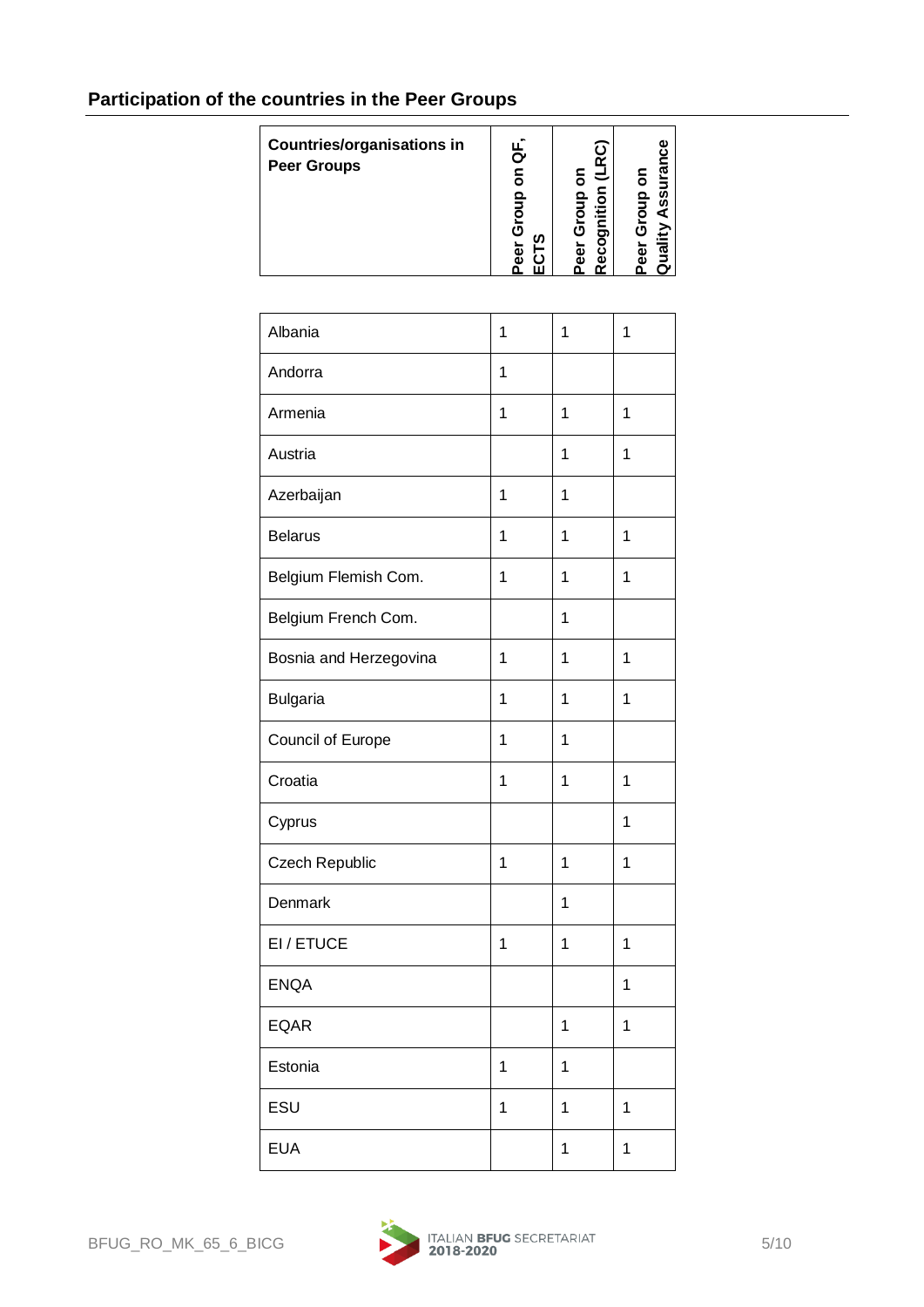| <b>EURASHE</b>            | 1            | 1           | 1 |
|---------------------------|--------------|-------------|---|
| European Commission       | 1            | 1           | 1 |
| Finland                   | 1            |             |   |
| France                    |              | 1           | 1 |
| Georgia                   | $\mathbf{1}$ | 1           | 1 |
| Germany                   | 1            | 1           | 1 |
| Greece                    | 1            | 1           | 1 |
| <b>Holy See</b>           |              | 1           |   |
| Hungary                   | 1            |             | 1 |
| Iceland                   |              |             | 1 |
| Ireland                   |              | 1           |   |
| Italy                     |              | $\mathbf 1$ | 1 |
| Kazakhstan                | 1            | 1           | 1 |
| Latvia                    |              |             | 1 |
| Liechtenstein             |              |             | 1 |
| Lithuania                 |              | 1           | 1 |
| Luxembourg                |              | 1           |   |
| Malta                     | 1            | 1           |   |
| Moldova                   |              |             | 1 |
| Montenegro                |              | 1           | 1 |
| Netherlands               |              | 1           | 1 |
| North Macedonia           | 1            | 1           | 1 |
| Norway                    |              | 1           |   |
| Poland                    | 1            | 1           | 1 |
| Portugal                  |              |             |   |
| Romania                   | 1            | 1           | 1 |
| <b>Russian Federation</b> |              | 1           |   |

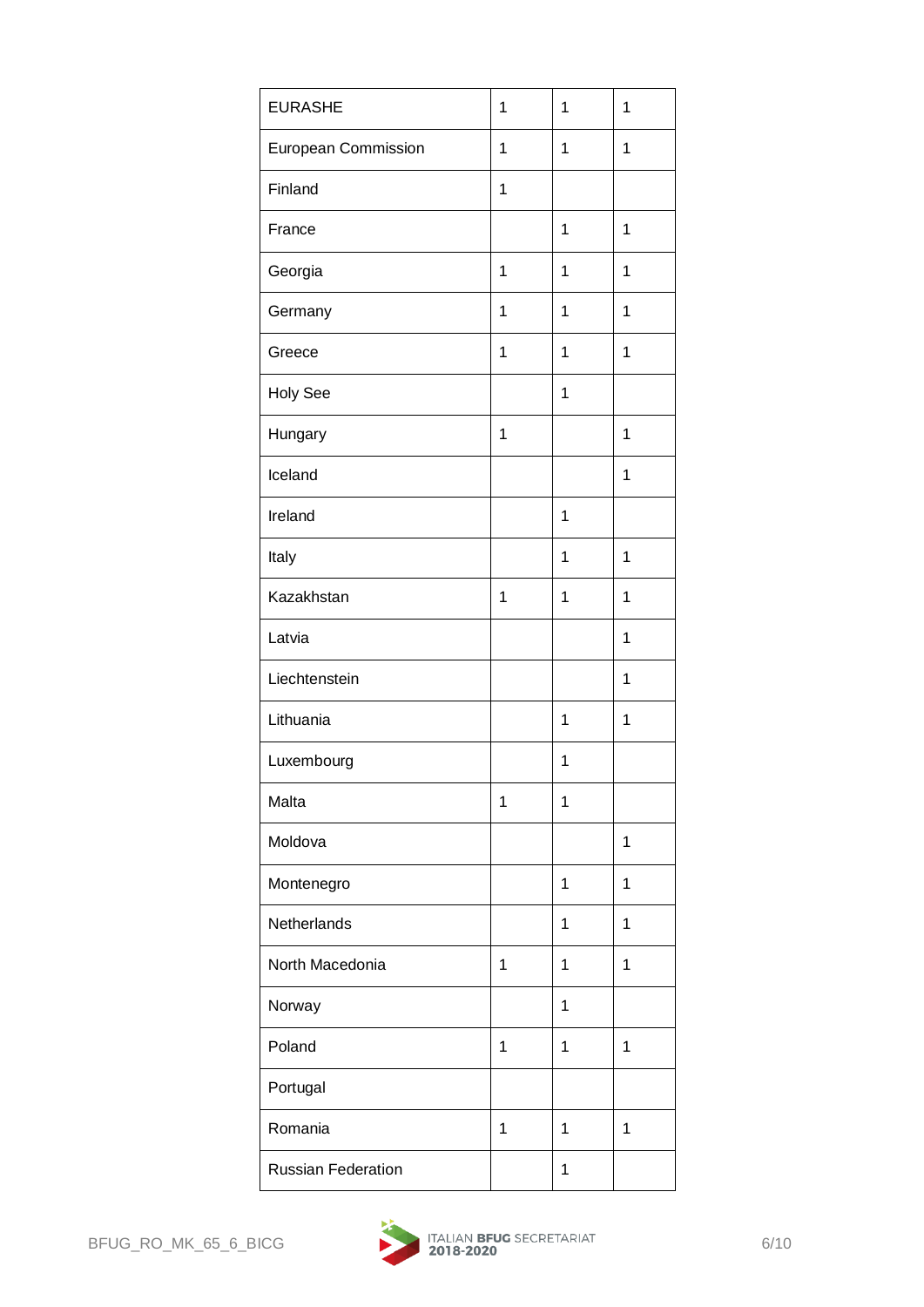| Serbia                         |    |    | 1  |
|--------------------------------|----|----|----|
| Slovak Republic                |    |    | 1  |
| Slovenia                       |    | 1  |    |
| Spain                          |    |    |    |
| Sweden                         |    |    | 1  |
| Switzerland                    |    | 1  | 1  |
| <b>Turkey</b>                  | 1  |    | 1  |
| Ukraine                        |    | 1  | 1  |
| <b>UNESCO</b>                  |    | 1  | 1  |
| United Kingdom - EWNI          |    |    |    |
| United Kingom (Scotland)       |    |    | 1  |
| <b>Total number of members</b> | 27 | 42 | 42 |

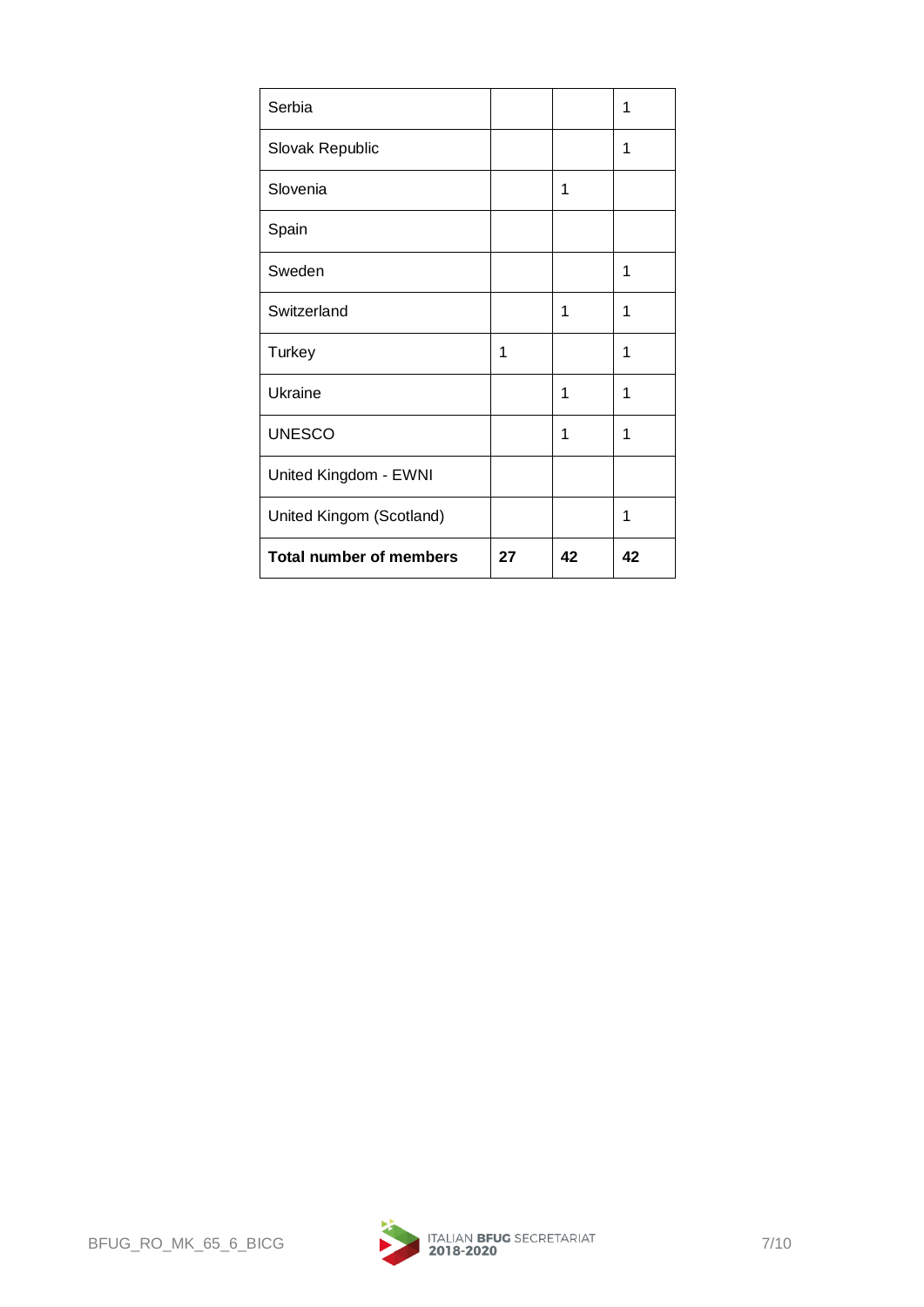# **Peer Groups Activities**

|                                  | Peer Group A (QFs)                                                                                                                                                                                                                                                                                                                                                                                                                                                                                         | <b>Peer Group B (LRC)</b>                                                                                                                                                                                                                                                       | Peer Group C (QA)                                                                                                                                                                                                                                                                                                                                                                                                                                                                                                                                                                      |
|----------------------------------|------------------------------------------------------------------------------------------------------------------------------------------------------------------------------------------------------------------------------------------------------------------------------------------------------------------------------------------------------------------------------------------------------------------------------------------------------------------------------------------------------------|---------------------------------------------------------------------------------------------------------------------------------------------------------------------------------------------------------------------------------------------------------------------------------|----------------------------------------------------------------------------------------------------------------------------------------------------------------------------------------------------------------------------------------------------------------------------------------------------------------------------------------------------------------------------------------------------------------------------------------------------------------------------------------------------------------------------------------------------------------------------------------|
| <b>Members of the PGs</b>        | 27 (22 countries, 4 consultative<br>members, $+ EC$ )                                                                                                                                                                                                                                                                                                                                                                                                                                                      | 42 (34 countries, 7 consultative<br>members, $+EC$ )                                                                                                                                                                                                                            | 42 (34 countries, 7 consultative<br>members, $+EC$ )                                                                                                                                                                                                                                                                                                                                                                                                                                                                                                                                   |
| <b>Achieved outcomes:</b>        | Draft Action Plans have been developed with countries'-specific inputs / single country work plans.                                                                                                                                                                                                                                                                                                                                                                                                        |                                                                                                                                                                                                                                                                                 |                                                                                                                                                                                                                                                                                                                                                                                                                                                                                                                                                                                        |
| <b>Intended outcomes:</b>        | • A report with recommendations will<br>be prepared after the conference on<br>Implementation of the ECTS Users'<br>Guide to be used by countries to<br>support their implementation and<br>develop peer group activities in this<br>area.<br>• Support will be given to countries<br>working on the self-certification of<br>their NQFs to the QF-EHEA.<br>webpage on Qualifications<br>The<br>Frameworks will be updated with<br>updated self- certification reports.<br><b>ECTS</b> use<br>$\bullet$ QF | • A European Assessment Report<br>Template that countries can take as<br>reference to give a common<br>standard to recognition decisions<br>within the EHEA will be developed.<br>• A comparison grid for qualifications<br>from different EHEA countries will<br>be developed. | Professional development of QA staff<br>by offering a work placement at<br>another QA agency or ministry;<br>Developed<br>supra-institutional QA<br>procedures<br>taking<br>into account<br>CBHE, the policy integration of<br>university<br>networks,<br>joint<br>programmes, European Universities;<br>Development of the role<br>and<br>$\bullet$<br>engagement of stakeholders<br>in<br>internal<br>external<br>and<br>quality<br>assurance (a study, peer learning<br>and peer review activities<br>with<br>Guideline<br>workshops,<br><b>on</b><br>involvement of stakeholders); |
| <b>Thematic</b><br>orientations: | • Self-certification;<br>• Update on information on the web<br>site.                                                                                                                                                                                                                                                                                                                                                                                                                                       | Establishing the legal framework to<br>$\bullet$<br>allow the implementation of the<br>LRC;<br>Achieving automatic recognition;<br>$\bullet$<br>Qualifications held by refugees;                                                                                                | Legislative framework in line with the<br>ESG;<br>Ensuring effectiveness of internal<br>quality<br>assurance arrangements,<br>including the use of QA results in the                                                                                                                                                                                                                                                                                                                                                                                                                   |

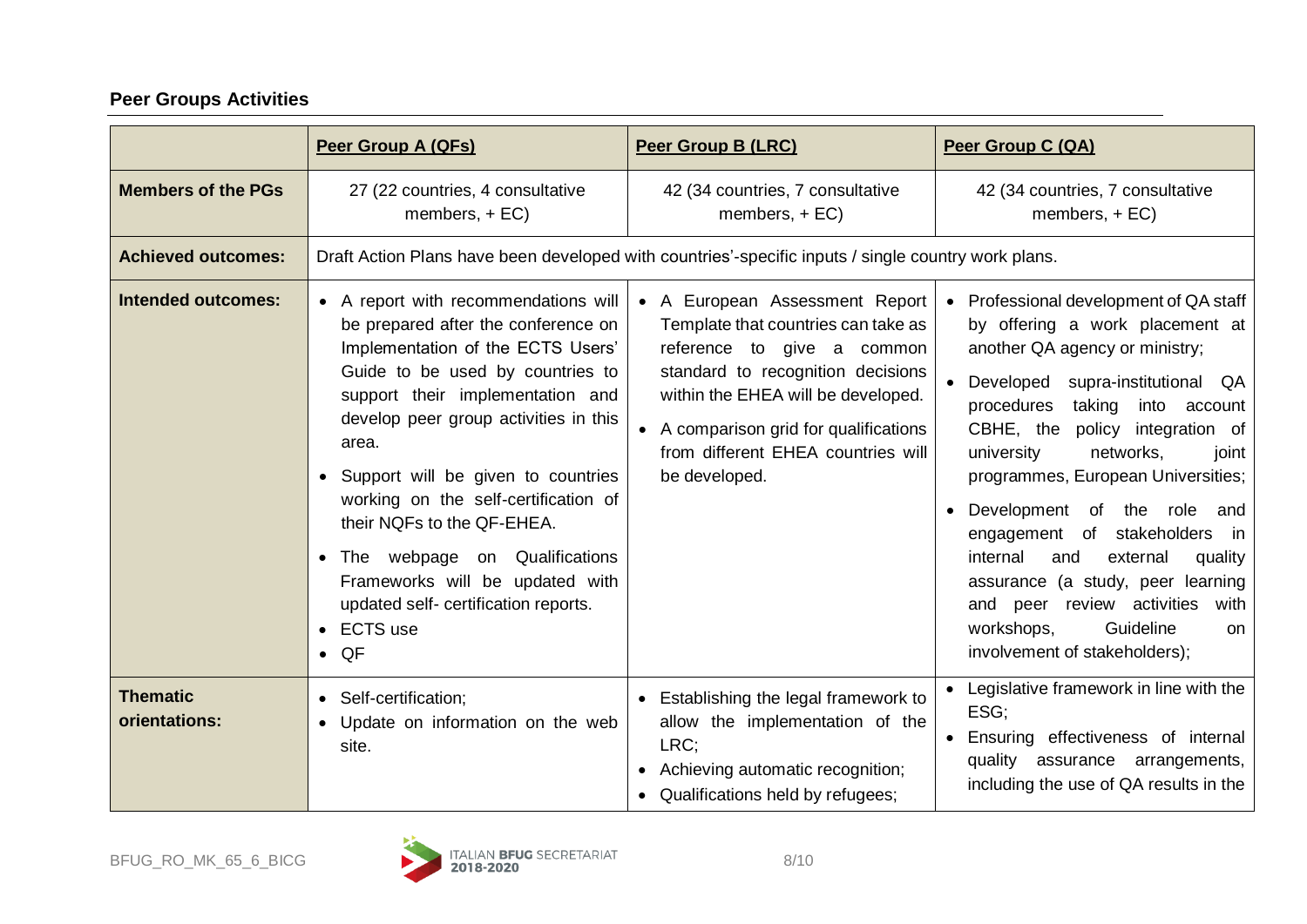|                             |                                                                                                                                                                                                                                                                               | Optimizing the potential of digital<br>$\bullet$<br>technology for the recognition<br>agenda.                                                                                                              | decision-making process and quality<br>culture as well as links to learning<br>and teaching;<br>External quality assurance;<br>$\bullet$<br>The role and engagement of<br>stakeholders in QA<br>(students,<br>teachers, employers);<br>European Approach to accreditation<br>of joint programmes. |  |
|-----------------------------|-------------------------------------------------------------------------------------------------------------------------------------------------------------------------------------------------------------------------------------------------------------------------------|------------------------------------------------------------------------------------------------------------------------------------------------------------------------------------------------------------|---------------------------------------------------------------------------------------------------------------------------------------------------------------------------------------------------------------------------------------------------------------------------------------------------|--|
| <b>Cross-cutting issues</b> | Short cycle qualifications                                                                                                                                                                                                                                                    |                                                                                                                                                                                                            |                                                                                                                                                                                                                                                                                                   |  |
|                             |                                                                                                                                                                                                                                                                               | QA of recognition procedures                                                                                                                                                                               |                                                                                                                                                                                                                                                                                                   |  |
| <b>Meetings:</b>            | 15 January, Helsinki, 2019                                                                                                                                                                                                                                                    | 31 January, Tirana 2019                                                                                                                                                                                    | 3-4 December 2018, Tbilisi                                                                                                                                                                                                                                                                        |  |
|                             | 3 June, Prague 2019                                                                                                                                                                                                                                                           | 23 June, Bologna 2019                                                                                                                                                                                      | 27-28 May 2019, Limassol                                                                                                                                                                                                                                                                          |  |
| <b>Other events:</b>        | Implementation of the ECTS Users'<br>Guide - 4 June, Prague<br>PLA on NQF (by German Rectors'<br>Conference) $-21$ and 22 Oct 2019,<br><b>Berlin</b><br>PLA on Multiple purposes and use of the<br>$QFs$ by the stakeholders (by $ESU$ ) -<br>October/November 2019, Helsinki | Digitalization (with EQAR) - 1 Feb<br>2019, Tirana<br>Seminar on Substantial Difference<br>(with $ESU$ ) $-$ 26 June 2019, Bologna<br>Seminar on Information Provision (with<br>EUA) - spring 2020, France | Seminar on Document Fraud and PLA on the European Approach to the<br>accreditation of joint programmes - 29<br>May 2019, Limassol                                                                                                                                                                 |  |